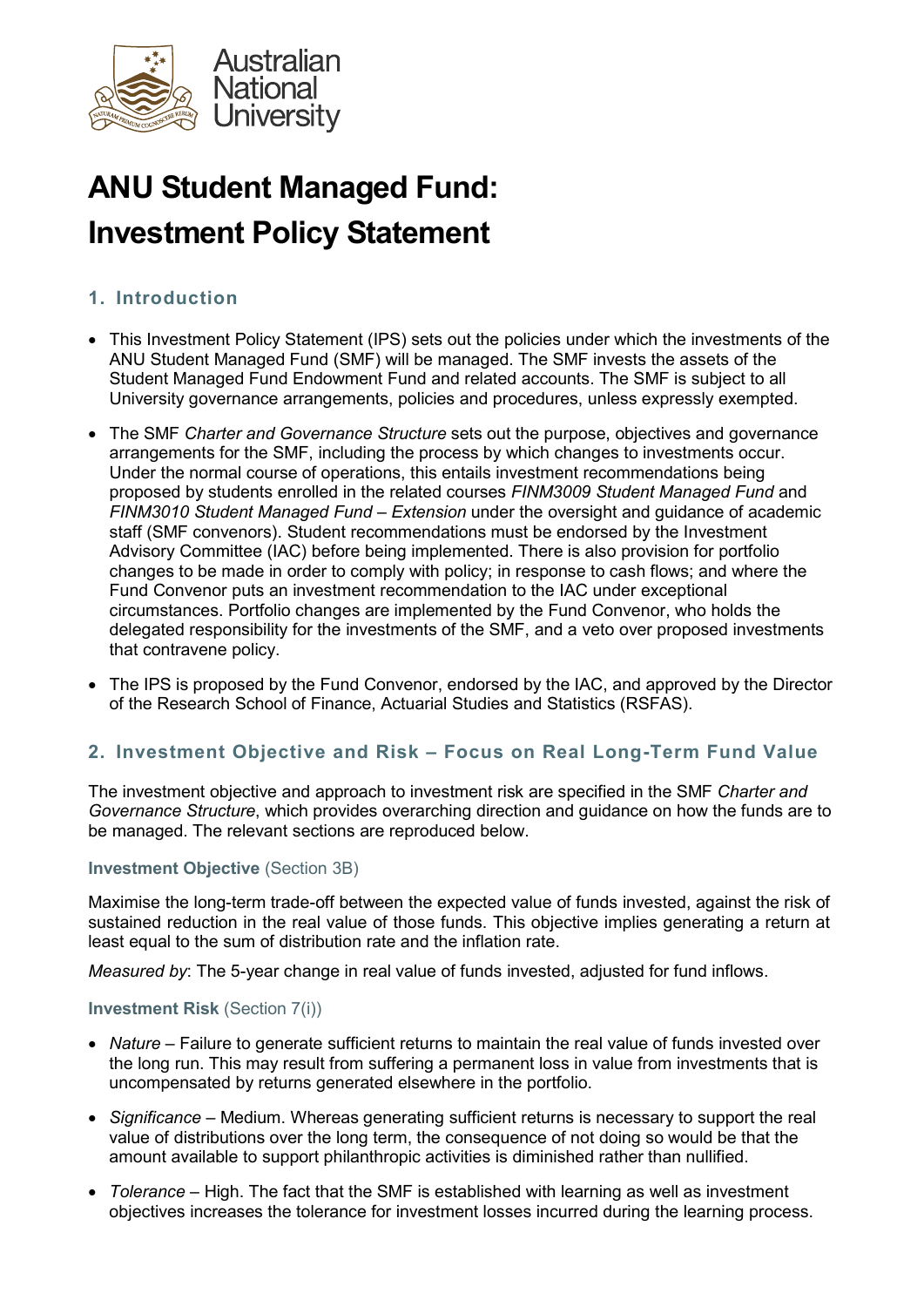Further, acceptance of investment risk is required to generate the possibility of higher returns. A long-term horizon affords the opportunity to recover from transitory losses.

 $\bullet$  *Mitigation* – Risk monitoring and controls to be incorporated into investment policy and the investment process. The Chief Risk Officer is a member of the IAC to assist with risk monitoring.

#### Application Notes

The investment objective and approach to investment risk as set out in the Charter and Governance Structure are to be interpreted as mutually reinforcing directives with the following intention:

- The SMF should be managed with the aim of at least maintaining the real value of funds invested (the 'corpus') over the long term, such that the value of the philanthropic activities being supported might be sustained in perpetuity, if not increased. This requires generating a return that at least approximates the distribution rate plus the inflation rate. For instance, a yearly distribution rate of 4.5% of the fund value and an expected inflation rate of 2.5% would imply a minimum nominal return target of around 7% per annum.
- The long-term nature of the investment objective implies that *investment risk relates to any* permanent loss of value that is never recouped. This means that investments should be evaluated by considering the expected long-term return against the probability of incurring losses that are sustained over the long-term. It also implies a high tolerance for short-term volatility, providing there is a reasonable likelihood that declines in value will be transitory.
- The learning purpose of the SMF increases the tolerance for investment risk. While losses incurred in the process of learning are to be avoided, they will be tolerated providing that the investments are based on sound research and prudent decision making.
- The 5-year measurement period referred to in the Charter and Governance Structure is supplied primarily for guidance, and amounts to an indicative review period rather than a strict definition of horizon. A 5-year review period reflects the notion that SMF performance can only be reasonably evaluated over an extended period. It serves to help deflect attention away from short-term performance. In practice, a 5-year review period well-exceeds the 1-year enrolment of students in the related SMF courses, and will provide a retrospective on the success of the SMF only after an extended period of operation. The review period should be distinguished from both the horizon over which the fund will operate, which is in perpetuity; and the investment evaluation horizon, which is addressed in Section 3.

# 3. Investment Evaluation Horizon – View Towards Sustainable Cash Flow

In pursuit of the long-term investment objective, investments shall be evaluated based on an analysis horizon that extends until transitory influences have washed out, such that investments become analysed with reference to their long-term or sustainable cash flow potential. This implies conducting analysis over either a full market cycle, or until the completion of a growth phase, as appropriate for the investment under consideration.

#### Application Notes

- Detailed analysis should be conducted over an investment evaluation horizon that results in any continuing value calculations being founded on long-term sustainable cash flows. The horizon over which detailed analysis is required is expected to vary with the nature of the investment being evaluated.
- Adoption of a long horizon recognises the need to moderate the number and rate of investment recommendations presented to an IAC that includes external members who are likely to face limits on the time they are able to commit.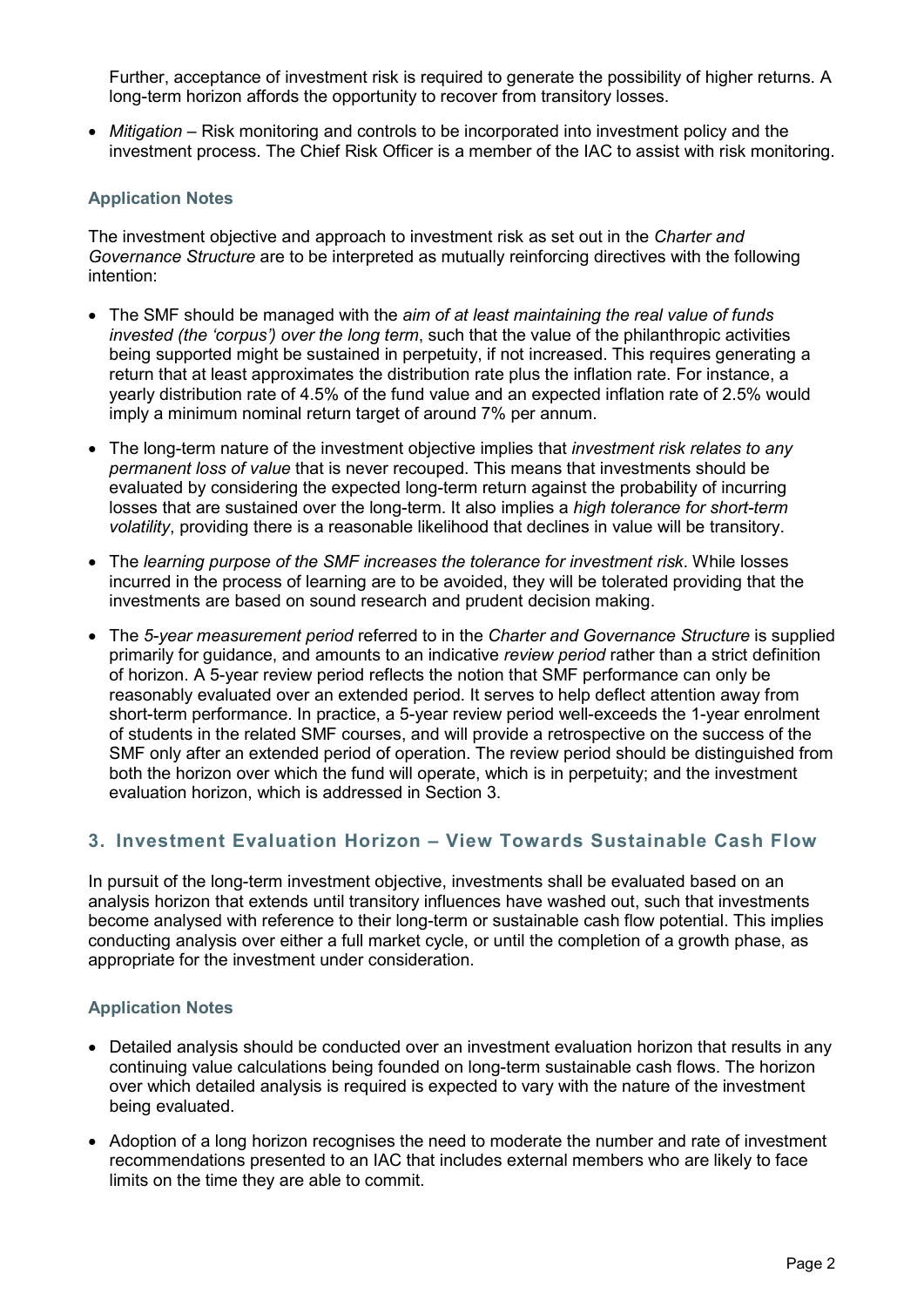# 4. Investment Philosophy and Beliefs – Long-Term Cash Flow Focus

The core *investment philosophy* is that the probability of achieving the investment objective of the SMF will be maximised under a fundamental approach that focuses on the potential of an investment to generate sufficient cash flows to at least satisfy required SMF distributions over the long-term given its current market price. This philosophy is founded on the concept that the value of an asset to a long-term investor relates to the cash flows that it generates. This value may be captured by either collecting the cash flows as they accrue, or by realising the value if it becomes fully recognised through price adjustment and consequent reduction in the long-term expected return. It is important to take into account the level of confidence in expected cash flows in considering the risk of any investment.

The *investment belief* that underpins the above investment philosophy is that an approach that directly addresses the SMF investment objective increases the likelihood of achieving that objective, without having to rely on identifying mispricing and/or anticipating near-term price adjustments. The concept is that investments which distribute sufficient cash to satisfy the required SMF distributions over the long-term will allow the SMF to achieve its purpose, without having to 'out-guess' other market participants who may better informed about short-medium term prices drivers. Such an approach leverages the SMF's long-term horizon and capacity for patience, and can be readily implemented by students.

#### Application Notes

Applying the investment philosophy requires forecasting the cash flows an investment is expected to deliver over an extended horizon, accounting for any value generated from reinvestment or investment opportunities. It also requires gauging the level of confidence in those cash flows. The relative attractiveness of investments could be established through a number of methods, including: relating the cash expected to be distributed by the investment to the cash required to support SMF distributions; generating a valuation by discounting cash flows at a required return, or capitalisation of 'sustainable' cash flows; or alternatively estimating an implied expected return by comparing expected cash flows with the current asset price.

The investment philosophy implies the following:

- A focus on Information that is relevant for evaluating the potential for long-term cash-flow generation, or long-term expected returns. Other information is treated as 'noise'.
- A preference for investments with high and sustainable current distribution yields, to the extent that this implies generation of sufficient cash flow to meet the SMF's long-term investment objective with high confidence.
- Investment risk is viewed as closely related to confidence in expected cash flows. One consideration is the extent to which expected cash flows are weighed towards future growth or value created by new investments that is subject to greater uncertainty. Another consideration is indicators of 'quality' that could shed light on the reliability of forecast cash flows, such as: industry structure; evidence of a sustainable competitive advantage; management capability and alignment with investors; governance; matters of economic or social sustainability; and leverage. Measurements of investment risk are addressed in Section 5.
- For asset allocation purposes, it is anticipated that the philosophy might be applied by estimating and comparing long-term expected returns across asset classes.
- Ongoing evaluation of investments should occur, with the aim of ensuring that the portfolio remains exposed to attractive prospects at all times. The portfolio should be adjusted in response to any significant changes in the relative long-term attractiveness of investments, either due to changes in cash flow fundamentals or price adjustments. While the philosophy implies maintaining a long-term perspective, it *does not* necessarily imply buy-and-hold.
- Adjusting positions in anticipation of market or price fluctuations is inconsistent with the philosophy, which is founded on the principles of 'investing' rather than 'trading'. Nevertheless, near-term market might be taken into account when implementing investment decisions.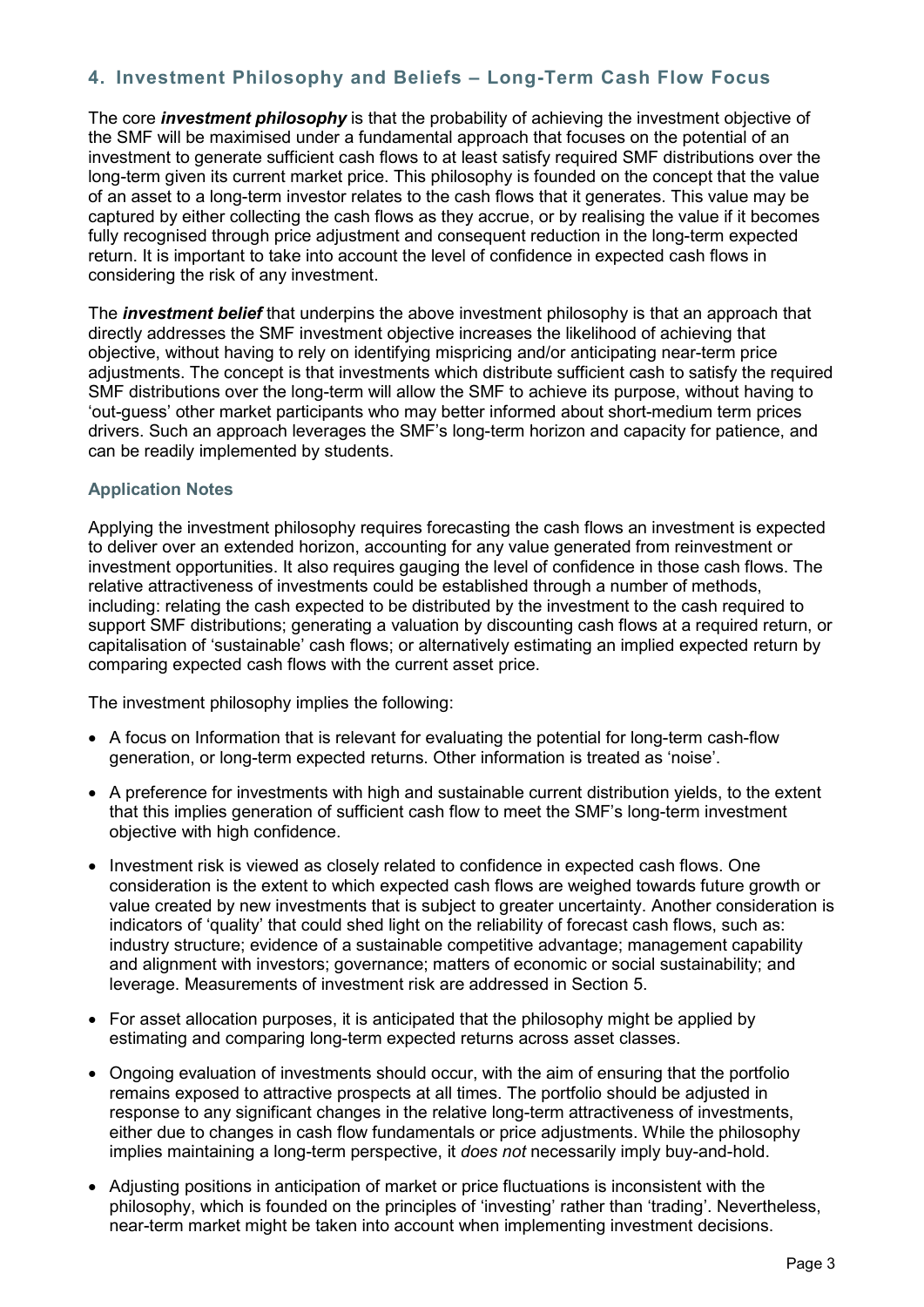## 5. Investment Risk Measurement – Shortfall

Risk will be measured by the potential *shortfall* over the evaluation horizon. Shortfall measures are deemed to be most relevant given the SMF's investment objective and its long-term horizon.

#### Application Notes

#### Shortfall Measures

While the specific measure of shortfall may vary depending on the investment and its purpose in the portfolio, it is envisaged that at least one of the following two measures would be estimated:

- (a) Probability of loss This measures the likelihood of an adverse outcome. It is estimated as the probability of falling below a reference point.
- (b) Expected loss This measures the magnitude of losses when they occur. It is estimated by the product of the value and the probability of losses below a reference point.

#### Reference Points

Various reference points may be used in defining loss, depending on the risk and the particular investment being evaluated. Possible reference points include:

- Return required to maintain the real value of the fund This directly links to the investment objective of the SMF, and can be approximated by the expected distribution rate plus inflation.
- Projected cash flows This reference point accords with the notion that unanticipated reductions in cash flows relative to expectations can translate into permanent losses, and thus impair the ability of the SMF to meet its long-term purpose and investment objective.
- Cash flows implied in market prices This reference point aims to evaluate the potential for permanent losses as a consequence of cash flows being lower than discounted in the market.

#### Estimation Methods

Shortfall measures may be estimated using a variety of methods, including:

- Simulation analysis
- Evaluation of the distribution of future cash flows
- Combinations of the distribution of cash flows and potential market valuations placed on those cash flows, in order to form a distribution of expected prices and hence returns.

# 6. Scope of Investment Activities

#### Investment functions:

- (i) Active investment in Australian shares
- (ii) Asset allocation

## Permitted investments:

- (a) Shares in companies and trusts listed on the Australian Stock Exchange (ASX)
- (b) Exchange Traded Funds (ETFs) listed on the ASX
- (c) Deposits with Australian banks
- (d) Bank-accepted bills and certificates of deposits
- (e) Securities issued or guaranteed by the Australian Commonwealth or a State government
- (f) Deposits in cash management trusts

Note: The use of leverage and shorting of assets is prohibited.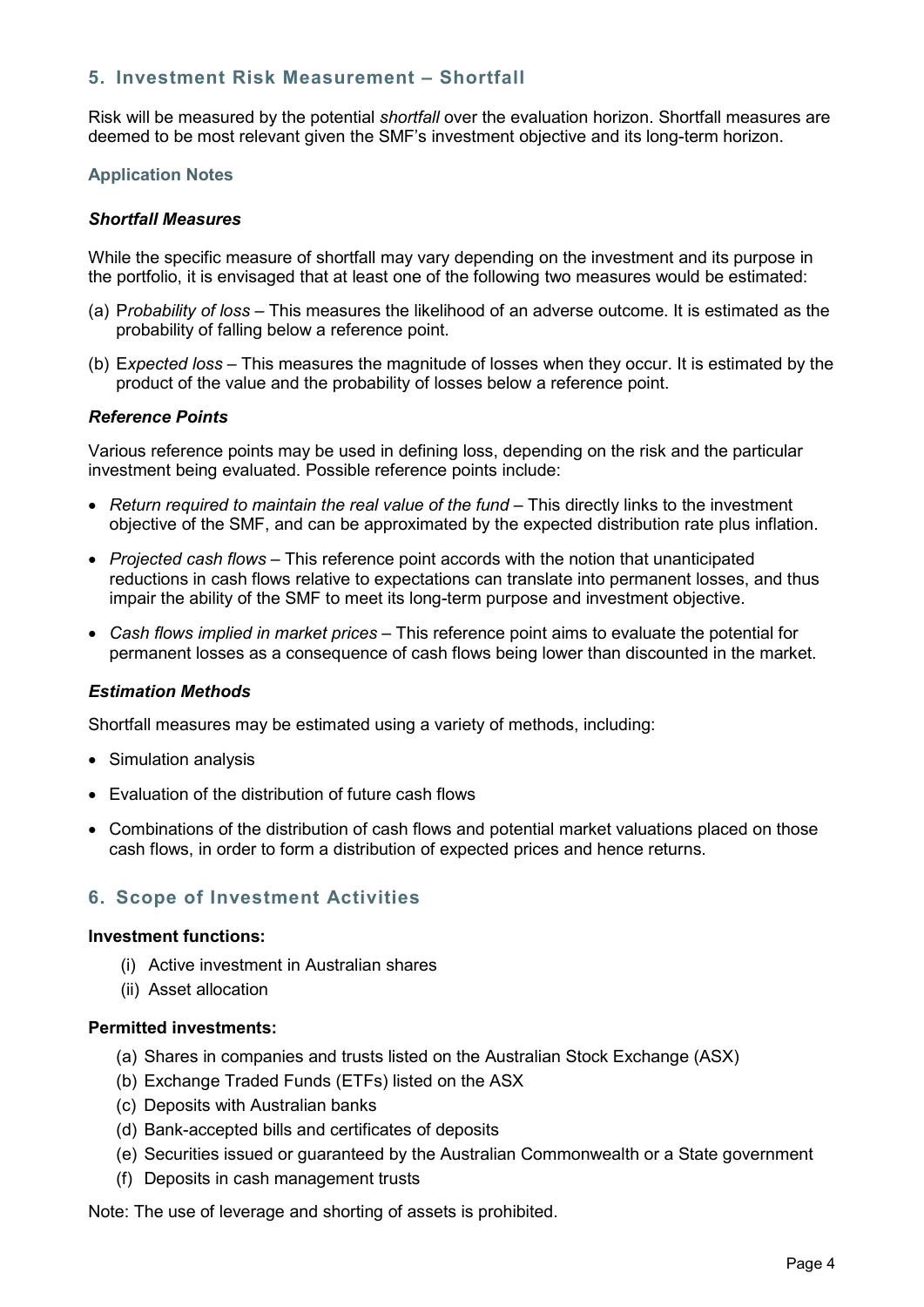## Application Notes

- The scope of investment functions undertaken by the SMF will be kept under review. Approval may be sought to have the scope expanded in due course, if there is sufficient justification.
- Permitted investments are intended to accommodate not only active investment in Australian shares, but also the management of asset allocation across a broad range of asset classes. Implementation using ETFs listed on the ASX provides access to: Australian equites; both hedged and unhedged international equities; real estate investment trusts (REITs); Australian fixed income; international fixed income; and cash-equivalents. It is envisaged that this list of asset classes will form the basis of asset allocation decisions in the initial instance. There is also scope to manage the currency hedge ratio by varying the mix of hedged and unhedged global equity ETFs. The range of asset classes considered could potentially be broadened over time, accommodated by the increasing variety of available ETFs. The requirement that investment policy and investment recommendations must be endorsed by the IAC helps guard against investment in ETFs that are inappropriate for the SMF.

# 7. Reference Portfolio and Its Roles

The reference portfolio for the SMF is set out in Figure 1.

| <b>Portfolio Component</b>                | Weight | <b>Benchmark ETF (ASX Code)</b>                    |
|-------------------------------------------|--------|----------------------------------------------------|
| <b>Active Australian Shares Component</b> | 50%    | iShares Core S&P/ASX 200 ETF (IOZ)                 |
| <b>Asset Allocation Component</b>         |        |                                                    |
| <b>Australian Equities</b>                | 10%    | iShares Core S&P/ASX 200 ETF (IOZ)                 |
| International Equities, Unhedged          | 10%    | Vanguard International Shares Index (VGS)          |
| International Equities, Hedged            | 10%    | Vanguard International Shares Index, Hedged (VGAD) |
| Australian Fixed Income                   | 15%    | Vanguard Australian Government Bond Index (VGB)    |
| <b>Australian Cash</b>                    | 5%     | BetaShares Australian High Interest Cash (AAA)     |
| <b>Total Asset Allocation</b>             | 50%    |                                                    |
| <b>TOTAL</b>                              | 100%   |                                                    |
| <b>Total Growth Assets (Equities)</b>     | 80%    |                                                    |
|                                           |        |                                                    |

#### Figure 1: SMF Reference Portfolio

#### Application Notes

The reference portfolio plays four roles in the management of the SMF:

- (i) Policy portfolio The reference portfolio forms a policy portfolio that accommodates both the investment and teaching purposes of the SMF. The 80% weighting to growth assets reflects the long-term nature of the portfolio and its objective. The 80% growth asset weighting broadly accords with the strategic benchmark for the Long-Term Investment Pool under which other ANU endowment funds are managed. The structure of the reference portfolio also reflects the SMF activities that are being undertaken in support of its learning objectives, in particular the high weighting to Australian equities which accommodates learning about stock selection.
- (ii) Point of comparison, against which investments may be evaluated. The aim is for the SMF to make investments that increase the likelihood of achieving its investment objective, relative to the investing in the reference portfolio. This should occur in the following manner:
	- Asset allocation component Recommendations for changes in asset allocation should be evaluated against the reference asset allocation across the total portfolio, taking into account the existence of the active Australian shares component. This means that the asset allocation adjustments are to be made with a view across the total portfolio, even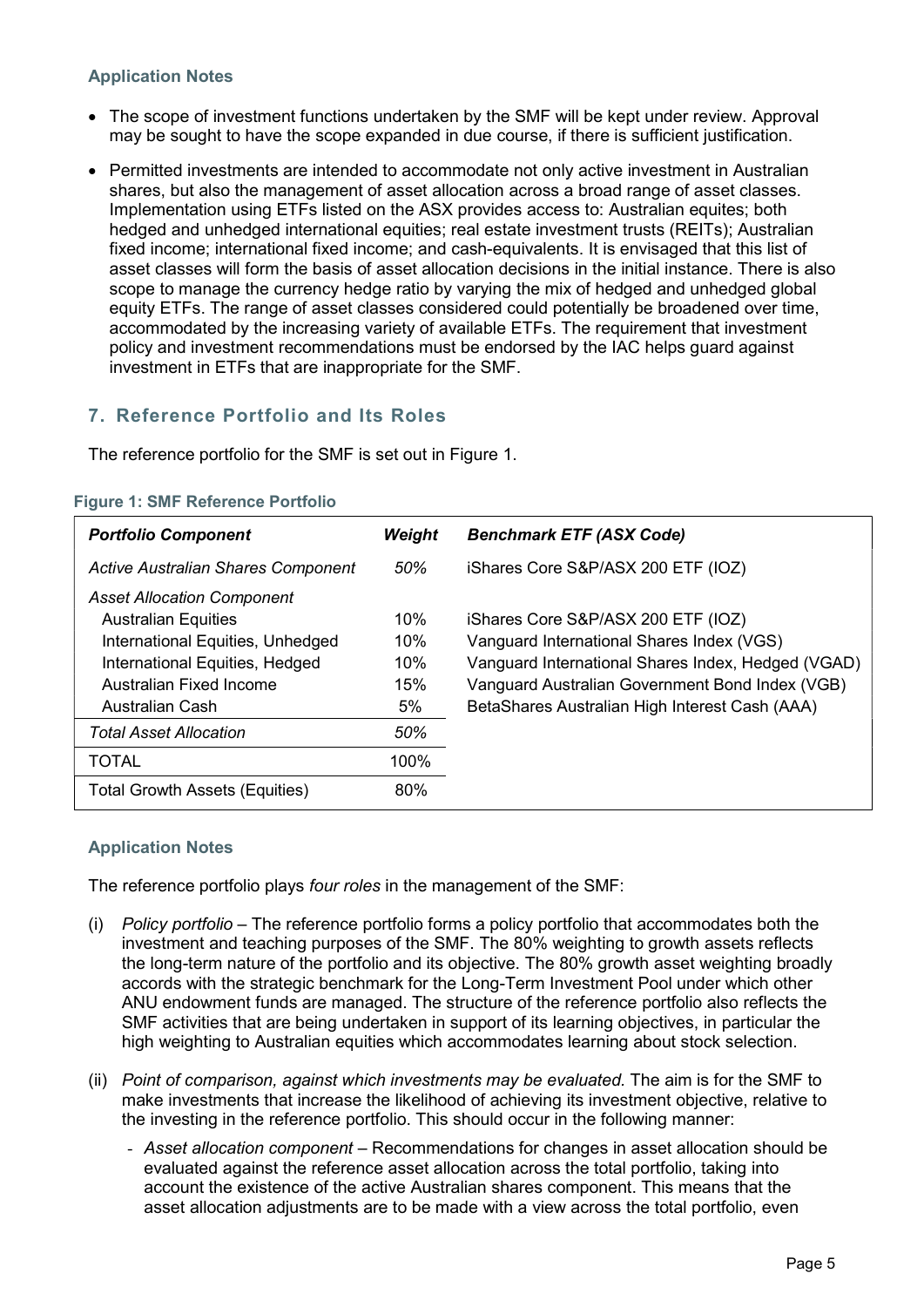though any adjustments may be implemented only through changing the mix within the asset allocation component. The aim is to move the total portfolio towards a 'better' asset allocation than the reference portfolio.

- Active Australian share component Active Australian share investments may be evaluated against the benchmark ETF, i.e. the iShares Core S&P/ASX 200 ETF.
- (iii) Default portfolio The reference portfolio provides the default to be held by the SMF in the absence of active investments that improve the likelihood of achieving the investment objective. At inception, the funds will be invested in the reference portfolio when received. The portfolio will subsequently be varied from the reference portfolio as recommendations are endorsed by the IAC.
- (iv) Analysis baseline The majority of benchmark ETFs have been selected to support analysis by students, taking into account the availability of historical data series. The equity ETFs reflect indices for which data is readily available, i.e. S&P/ASX200, and the MSCI World Index, ex. Australia. The Australian fixed income ETF captures government bonds for which interest rate data is available. The ETF reflecting Australian cash was chosen as it invests in bank deposits, which should form a cash investment that is readily available to the SMF.

# 8. Portfolio Constraints

Figure 2 sets out the constraints on portfolio structure.

| <b>Portfolio Component</b>      | <b>Reference</b><br>Weight | <b>Permissible</b><br>Range | <b>Other Constraints</b>                                                                                                                                       |
|---------------------------------|----------------------------|-----------------------------|----------------------------------------------------------------------------------------------------------------------------------------------------------------|
| <b>Active Australian shares</b> | 50%                        | 40%-60%                     | • Number of active investments not to<br>exceed 12 stocks and/or trusts<br>(excluding the benchmark ETF)                                                       |
|                                 |                            |                             | • Each investment in a single stock or trust<br>must not exceed more than 15% of the<br>active Australian shares component                                     |
|                                 |                            |                             | • No more than two active investments in<br>each GICS Industry Group (i.e. GICS<br>level 2 categories), preferably from<br>different GICS Industries (level 3) |
|                                 |                            |                             | • Market capitalisation of any stock held to<br>be no less than the smallest stock in the<br>S&P/ASX200 Index, unless otherwise<br>exempted by the IAC         |
|                                 |                            |                             | • Investments must be listed on the ASX                                                                                                                        |
| <b>Asset Allocation</b>         |                            |                             |                                                                                                                                                                |
| <b>Australian Equities</b>      | 10%                        | 0%-25%                      |                                                                                                                                                                |
| <b>International Equities</b>   | 20%                        | 0%-60%                      |                                                                                                                                                                |
| <b>Listed Real Estate</b>       | $0\%$                      | 0%-25%                      |                                                                                                                                                                |
| <b>Australian Fixed Income</b>  | 15%                        | 0%-60%                      |                                                                                                                                                                |
| International Fixed Income      | 0%                         | 0%-60%                      |                                                                                                                                                                |
| <b>Australian Cash</b>          | 5%                         | 0%-60%                      |                                                                                                                                                                |
| <b>Other Asset Classes</b>      | 0%                         | 0%-25%                      |                                                                                                                                                                |
| <b>Total Asset Allocation</b>   | 50%                        | 40%-60%                     | Implemented via ETFs listed on ASX                                                                                                                             |
| <b>TOTAL</b>                    | 100%                       | 100%                        | Leverage and shorting are prohibited                                                                                                                           |
| <b>Total Growth Assets</b>      | 80%                        | 40%-100%                    |                                                                                                                                                                |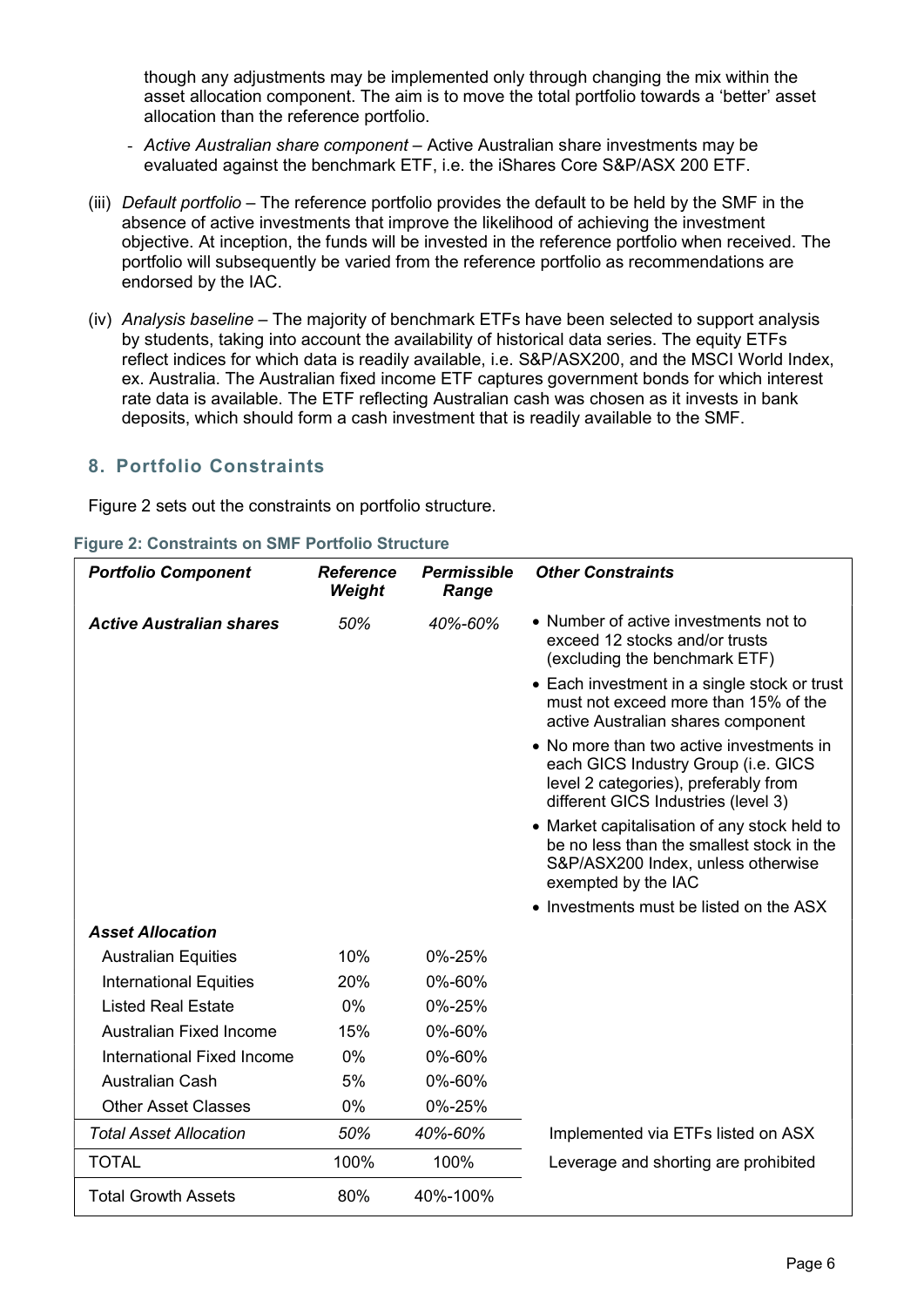## Application Notes

While the portfolio constraints appearing in Figure 2 are relatively straightforward, they embed certain implications and intentions:

- Rebalancing must occur if a portfolio constraint is breached due to market movements.
- The long-term intention is for the active Australian shares component to be fully invested in around 10 active investments at approximately equally-weight. The upper limit of 15% weighting and 12 holdings implies between 7 and 12 stocks and/or trusts if comprised entirely of active investments. A lesser number of active investments may occur in combination with holdings in the benchmark ETF, e.g. during the inception phase. The expectation is that a 'standard' unit for an active investment would be 10% of the active Australian shares component.
- The structure of the active Australian shares component implies a concentrated, benchmarkunaware portfolio with high tracking error. Nevertheless, it is expected that 7-12 stocks combined with the industry exposure constraints should suffice to ensure adequate diversification, while limiting the exposure to idiosyncratic stock risk to acceptable levels (noting that the active Australian shares component amount to around half the total portfolio).
- Currency exposure may be set as part of the asset allocation process through adjusting the allocation of hedged and unhedged international equities ETFs. In the absence of supporting research, a 50/50 allocation should be applied in accordance with the reference portfolio.
- Listed real estate allocations may be via ETFs investing in domestic and/or international REITs.
- Whereas provision is made to include other asset classes for which ETFs are available, it is envisaged that the SMF would initially focus on the asset classes as explicitly identified in Figure 2 before broadening the scope of its investments.

# 9. Format for Investment Recommendations

All investment recommendations presented to the IAC for endorsement must include:

- (a) target weighting for the investment in the portfolio;
- (b) a recommended funding transaction, along with supporting reasons or analysis.

#### Application Notes

- The target weighting should be expressed as a percentage of the total portfolio for asset allocation recommendations, and as a percentage of the active Australian shares component for individual Australian shares.
- The funding transaction requirement implies that all recommendations presented to the IAC include both a buy and a sell side, along with justifications.
- In instances where the investment recommendation entails unwinding an existing investment and no replacement investment is apparent, the recommended funding transaction should involve a transfer to the reference portfolio.

# 10. Ongoing Review of Investments

Existing investments are to be kept under ongoing review to ensure that their place in the portfolio remains justified on the basis that they enhance the likelihood of the SMF meeting its investment objective relative to the reference portfolio. In instances where this is deemed not to be the case, a recommendation should be made that the investment is unwound.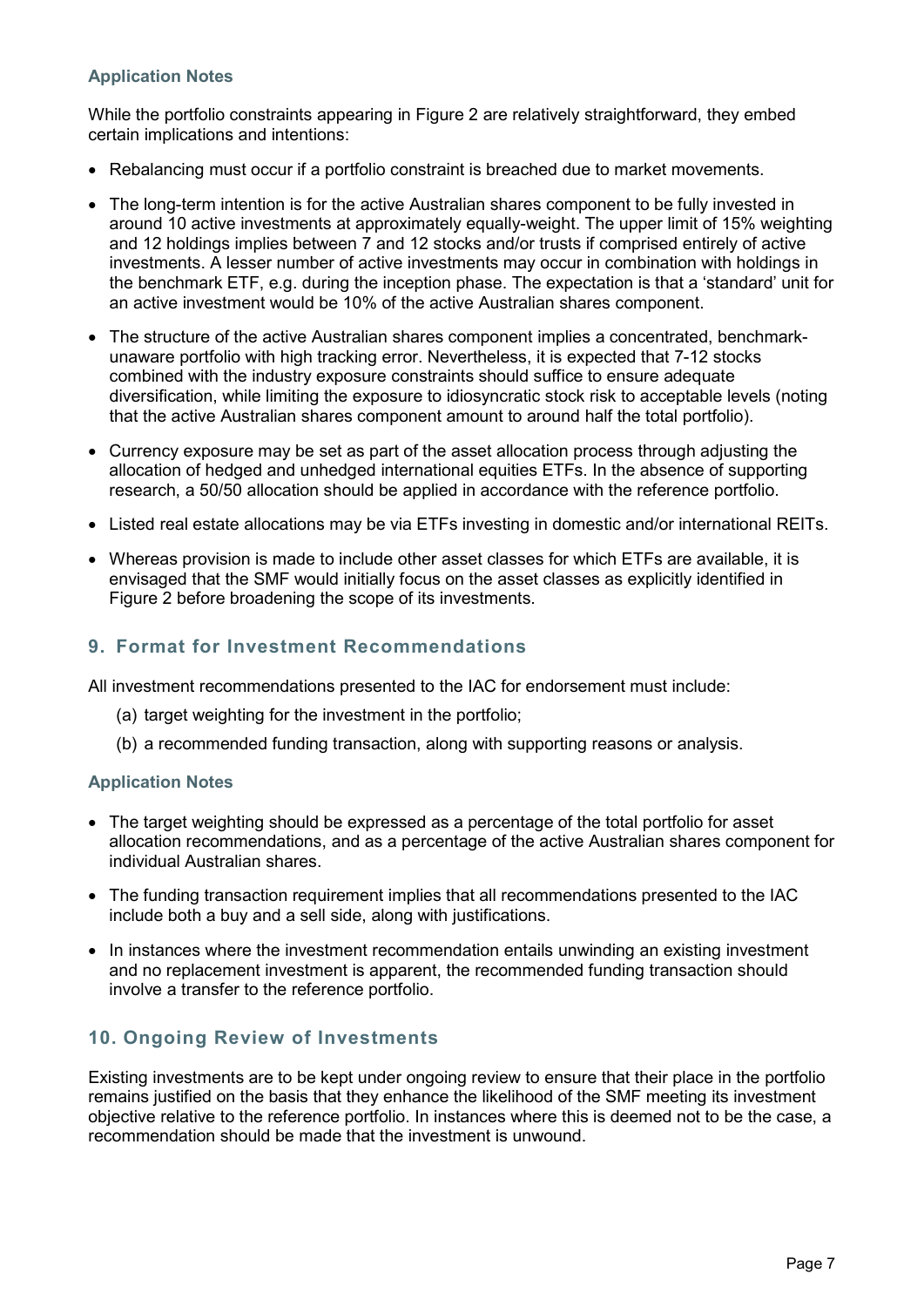## Application Notes

- The term 'unwound' refers to the sale of an active stock investment in the context of the active Australian shares component, and the removal of either an overweight or underweight position relative to the reference portfolio in the case of the asset allocation component.
- A process should be devised to ensure that all investments held by the SMF are reviewed on a regular basis, or in response to developments that could have a significant impact on the potential long-term cash flows or returns arising from a particular investment.
- Under Section 6 of the Charter and Governance Structure, the Fund Convenor may generate a recommendation for changes to the portfolio if circumstances emerge where the long-term real value of the fund is placed at significant risk. Any such recommendation is to be presented to the IAC for consideration and potential endorsement. It is envisaged that this would occur only under exceptional circumstances, and where the students responsible for proposing and reviewing the investment are unable to react in a timely manner (e.g. over the end-year break).

# 11. Socially Responsible Investing

The SMF must comply with the Socially Responsible Investment (SRI) policy of the University. In accordance with Clause 3 of the University's SRI policy, in making investment decisions the SMF will aim to:

- avoid investment opportunities considered to be likely to cause substantial social injury
- positively promote investment in securities, companies, trusts and other entities that support socially beneficial outcomes
- achieve a significant reduction in the overall carbon intensity of the investment portfolio relative to industry benchmarks

The SMF's compliance with the University's SRI policy will be reported via the SMF Annual Report and Quarterly Reviews, as described in Section 9 of the Charter and Governance Structure. This facilitates the requirement for the Investment Office to report to the University Council through Finance Committee on the University's compliance with the SRI policy.

#### Application Notes

- The University's SRI policy observes a "fiduciary responsibility to maximize returns under its control" (Clause 2). It also acknowledges that "many large companies have diverse activities and that assessing a company's involvement in either 'avoid' or 'promote' activities requires some judgement of the degree of involvement". The University's policy thus recognises the need to balance SRI and investment objectives, and to exercise discretion. Accordingly, the SMF is to undertake best endeavours to operate to the spirit and intent of the University's SRI policy, while taking its investment objective into consideration. In practice, this implies avoiding making investments that contravene the SRI policy in the first instance; but then taking into account the investment objective where subsequent adjustment to the portfolio is indicated under the SRI policy due to a change in circumstances.
- Consistency with the SRI policy must be considered in evaluating investments, and addressed in the presentation of investment recommendations to the IAC.
- It will be open for the students involved in the SMF to devise their own SRI policy and procedures for incorporation in the IPS upon approval, subject to the requirement that they are not inconsistent with the University's SRI policy.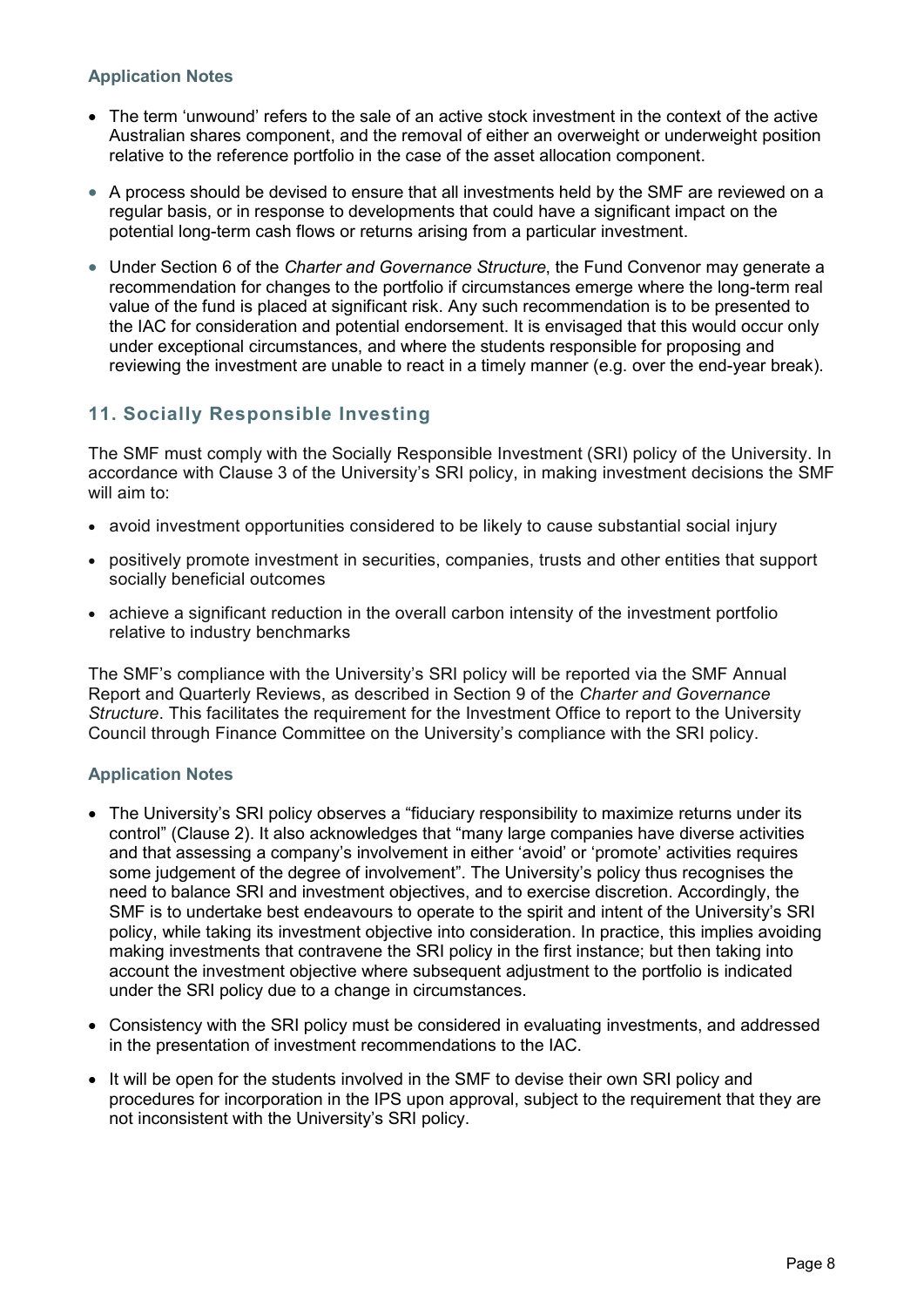# 12. Taxation

Imputation credits are to be taken into account in the analysis of investments and fund returns.

#### Application Notes

- As a tax-free investor, the University receives full benefit from imputation credits, but does not incur any income or capital gains taxation.
- The manner in which imputation credits are incorporated into the evaluation of investments may vary depending on the analysis being conducted:
	- Imputation credits may be included as a component of the expected cash flow stream
	- Capitalised value of imputation credits may be added to a valuation
	- Per annum value of imputation credits may be included in expected returns
- The value of imputation credits received are to be estimated and taken into account in calculating SMF returns. If these credits are captured by the University outside of the SMF structure, the value of imputation credits should be estimated and recouped by the SMF.

# 13. Portfolio Monitoring and Control

Monitoring and policy breaches – The Fund Convenor is responsible for compliance with investment policy and the policies of the University, with the assistance of monitoring conducted by the Risk and Compliance Team and the advice of the IAC. If a breach of policy is detected, the Fund Convenor must take action to correct the breach as soon as practically feasible, taking into account the potential for significant impact on fund value.

Rebalancing policy – Portfolio weights should be monitored and rebalancing undertaken upon a significant deviation from target weights as endorsed by the IAC. The guideline for significance is a deviation of 5% from target asset allocation weights, or a 5% deviation in an active investment from target weighting as a percentage of the active Australian shares component. Rebalancing should occur back to target weights.

Liquidity management – The Fund Convenor is to ensure that sufficient cash is available to satisfy distributions as they fall due, with the assistance of analysis conducted by the Risk and Compliance Team. If insufficient cash is available, the Fund Convenor will liquidate some investments to ensure that the cash becomes available. This should be done by selling holdings that are overweight versus target.

#### Application Notes

- The rebalancing policy is designed to limit ongoing trading in small parcels, which could be costly given the fund size. The 5% rebalancing range implies trade parcels of \$25,000 for asset allocation transactions and \$12,500 for investments within the active Australian share component, based on expected assets under management at inception of around \$500,000. The 15% weighting constraint imposed by the IPS should dictate when rebalancing is required within the active Australian shares component in most instances.
- The Chief Risk Officer and team will undertake portfolio analysis for the purpose of monitoring compliance with policy. Their findings will be reported to the Fund Convenor and the IAC; and the enrolled student group kept informed. Compliance monitoring should be undertaken at least monthly if feasible (recognising there may be difficulties over the end-of-year break); with interim checks undertaken in response to significant developments such as major market fluctuations.
- A high tolerance for liquidity risk is acknowledged in Section 7 of the Charter and Governance Structure. Liquidity management is lessened in importance for the SMF by the permanent nature of the funds, its long-term investment horizon, and the fact that the SMF invests only in listed securities. The main concern is satisfying distributions when due. In many situations, distributions may be largely accommodated by the accrual of income over the course of a year.